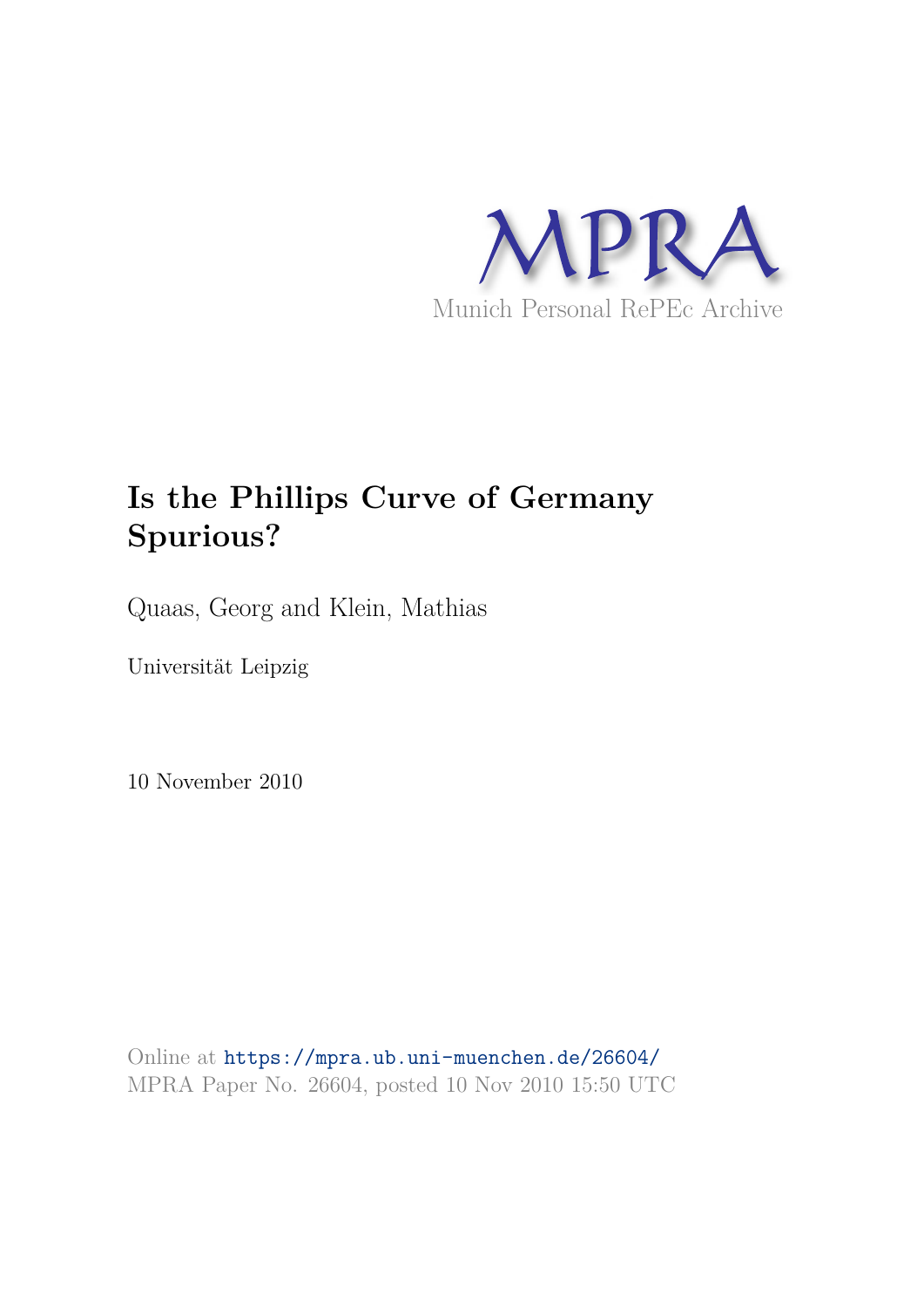## **Is the Phillips Curve of Germany Spurious?**

## Georg Quaas / Mathias Klein

It might well be that the German Phillips Curve (Figure 1) and the corresponding regressions (Table 1) are spurious. With "spurious" we mean a correlation, a partial correlation or a regression equation between two variables A and B, for instance between the change of the wage rate (A) und the unemployment rate (B), that does not indicate a causal relationship between A (the effect) and B (the cause) but is produced by another variable (i.e., by an underlying common cause (C), for instance by a country's real economic activity). This scepticism about the causal essence of correlations and regressions can be extended to almost all important economic relationships, which are formulated by a stochastic equation and estimated by econometric methods, such as the well-known consumption function. The standard interpretation of this equation is that a one-unit change of disposable income causes a change of the amount of consumption equal to the parameter value of the marginal propensity to consume. This cannot only be regarded with sceptical distance, but is theoretically inverted by the Marxian interpretation that labour power's consumption cost causes the amount of disposable income to be an indicator of its value on the labour market. Of course, the whole relation is controlled by a country's economic activity – probably a common cause, not of the consumption function only, but also of the production function and of almost all other important econometric equations. Nevertheless, this scepticism has had almost no effect on the development of economic theory, like most of the critiques in the last fifty years testify (Dobusch, Kapeller 2009).

This overall scepticism can be very productive when serving as a driving force in the search for a common cause of a special relationship. But as long as nothing has been found that serves as a reason for classifying a correlation as spurious, the hypothesis that the correlation or regression is indicating a causal relationship can be egitimized by the widely-shared Critical Rationalism as well as other schools of the philosophy of science (Outhwaite 1987).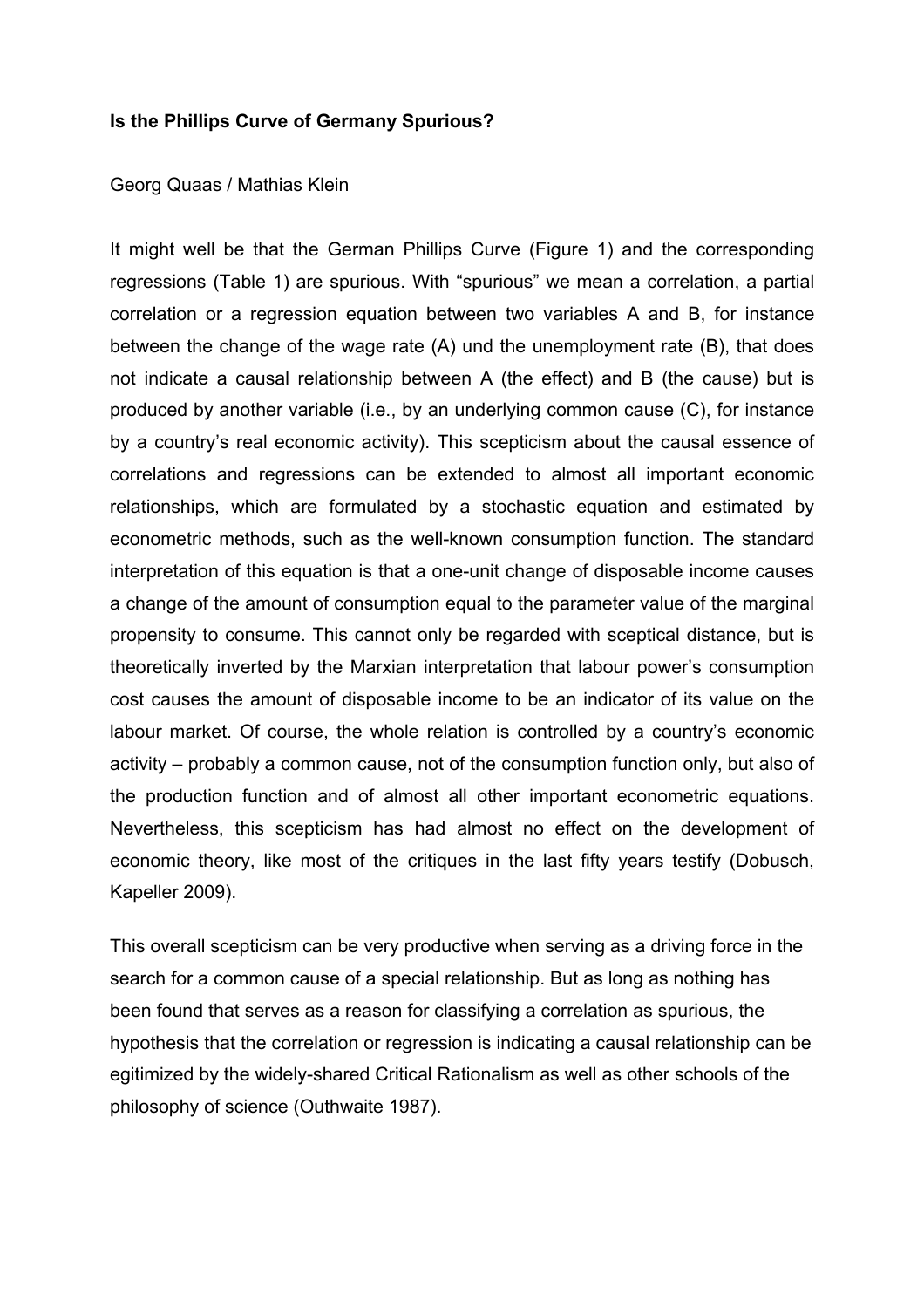#### **The German Phillips Curve**

Quaas and Klein (2010) estimated in retro-respect several regressions that have been of historical importance as far as they influenced the development and consequently the shape of the modern macroeconomic theory on the price- and wage-setting process. They used data of the German economy from 1950 to 2004 (old system of national accounts), and from 1970 to 2009 (new system of national accounts). The common feature of all tested regressions was a very stable relationship between the wage rate changes on the one hand and the unemployment rate on the other, which was the original finding of Phillips (1958).

Phillips' and especially Lipsey's (1960) core theory that unemployment causes the wage rate to change cannot be refuted by the application of the argument that a nominal variable is not able to influence a real one (Phelps 1967), because the assertion here is that a real variable influences a nominal one. Moreover, Phillips' core assertion is part of the modern theory on wage setting as far as unemployment still plays a crucial role in the wage-setting process.

Nevertheless, very few people are adherents to old Phillips' finding. Theoretical development has gone different ways, generalizing the experiences of stagflation and hyperinflation in certain periods of time and in certain countries. Meanwhile, a broader record of data is available, and those experiences might appear as statistical outliers. In some aspects, "the intellectual framework for analysing the inflationary process […] has come full circle and the Phillips curve is once again central in this framework" (Gruen, Pagan, Thompson 1999, 253), at least for some of us. Accepting that there is no trade-off between inflation and unemployment in the long run does not affect Phillips' original findings. In addition, it is a matter of fact that the data of the German economy can be displayed in a way that is very similar to the statistical relationship discovered by Phillips.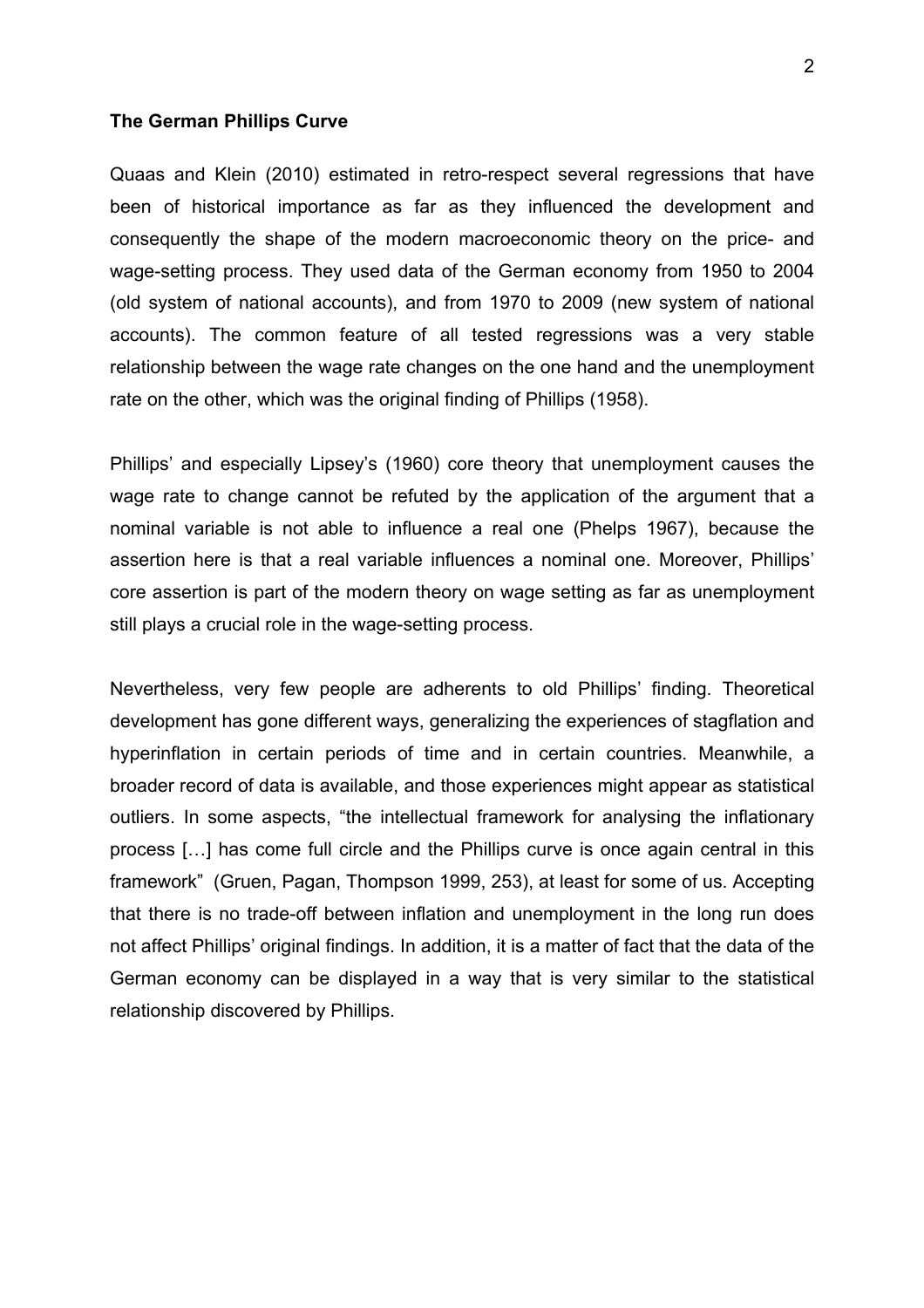

*Figure 1: Germany's Phillips Curve, Unification data smoothed.* 

Statistical evidence is one thing, the theoretical interpretation another. We do not intend to present a new theory to explain the relationship between wage rate changes and unemployment. There are many approaches and explanations that can be found in the theoretical debate about the determinants of wages and prices (Eckstein, Wilson 1962; Kuh 1967; Streit 1972; Galí 2010). At the moment, we are concerned with two reproaches to our study (Quaas, Klein 2010) presented at the 12th INFER Annual Conference 2010, which took place on 3-5 September at the University of Muenster (Westphalia, Germany).

(i) It is likely that there is a high degree of multicollinearity among the explaining variables, in addition to the reported high degree of autocorrelation in the error term. Both render the estimated t-values as too high, and with them the significance of the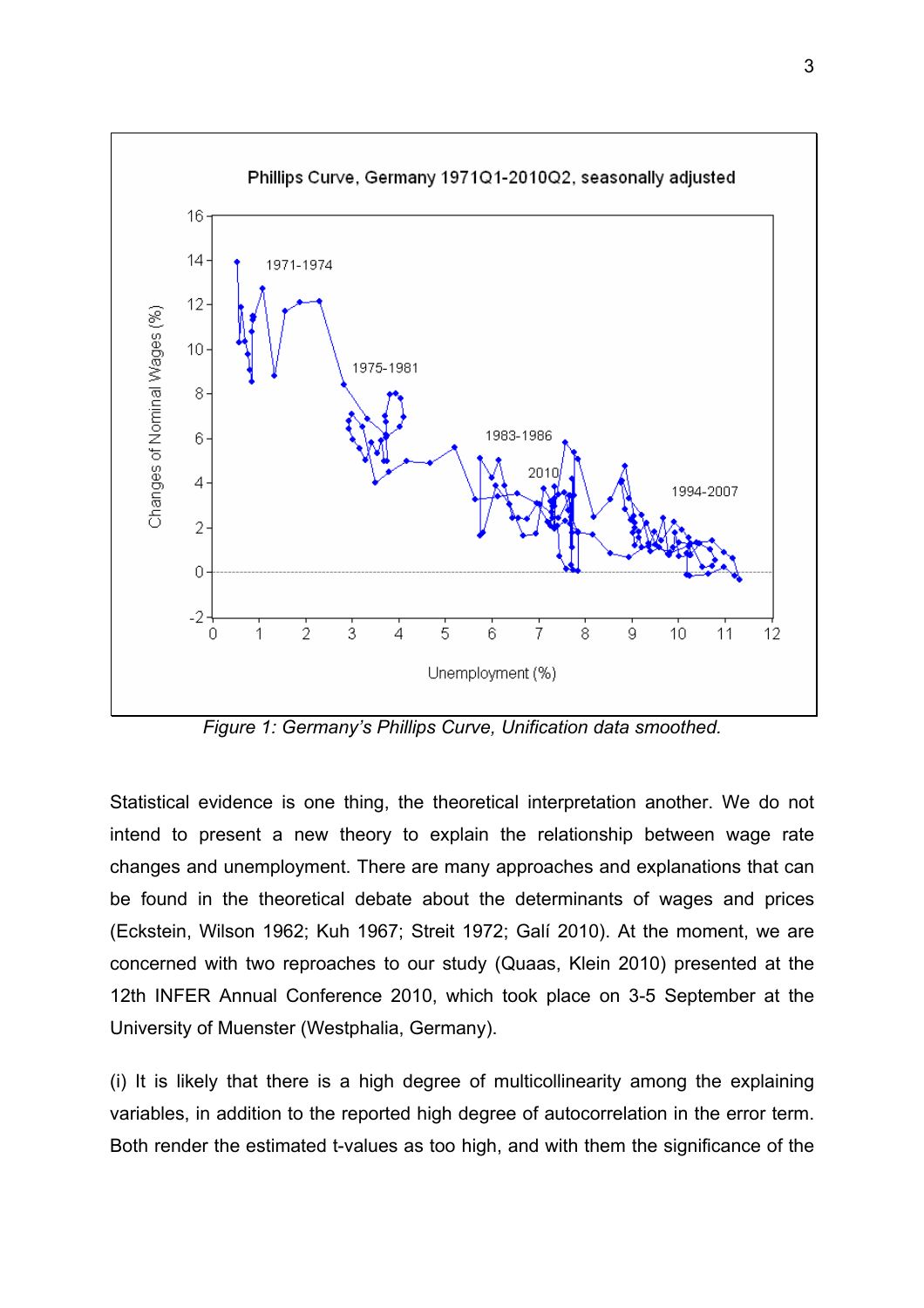parameter estimations as too optimistic. As a consequence, the results should not be theoretically interpreted.

(ii) The wage rate changes are likely of another type of time series compared to the unemployment rate with respect to stationarity. Therefore, the regression by which Quaas and Klein have explained clusters and loops of the German Phillips Curve was probably spurious, simply because the equation might be not consistent (Granger 1981).

# **Are wage rate changes and unemployment rates co-integrated?**

If wage rate changes and the unemployment rate are not co-integrated, serious doubts can be cast on the causal interpretation of the Phillips Curve, especially on the regression explaining wage rate changes by the help of the unemployment rate (among other factors). As a matter of fact, the Augmented Dickey Fuller-test indicates stationarity for the wage rate changes and non-stationarity for the unemployment rate (Table 1). This fact and the high rate of autocorrelation and multicollinearity seem to be very good reasons to doubt the results reported by Quaas and Klein (2010). This is a scepticism that could also be directed against many regression equations that are applied in many forecasting models of a country's economy. Nevertheless, the argument should be taken seriously.

In our view, the main point of the Phillips Curve is the hypothesis that there is a linear or curve linear inverse relationship between the changes of the wage rate and the unemployment rate – in the long run. If this is the case, both variables are necessarily different in nature with respect to stationarity. When unemployment rates are rising, the changes of the wage rate become smaller. By and large, this was the case in Germany until recently, but the picture of data points makes a judgement difficult (Figure 1).

The following steps are undertaken to create a much clearer picture of the German Phillips Curve.

 (i) We eliminated the effects of the German unification from the data by replacing the wage rate changes of 1990 by a moving average between 1989 (the old, smaller Germany) and 1991 (the united Germany).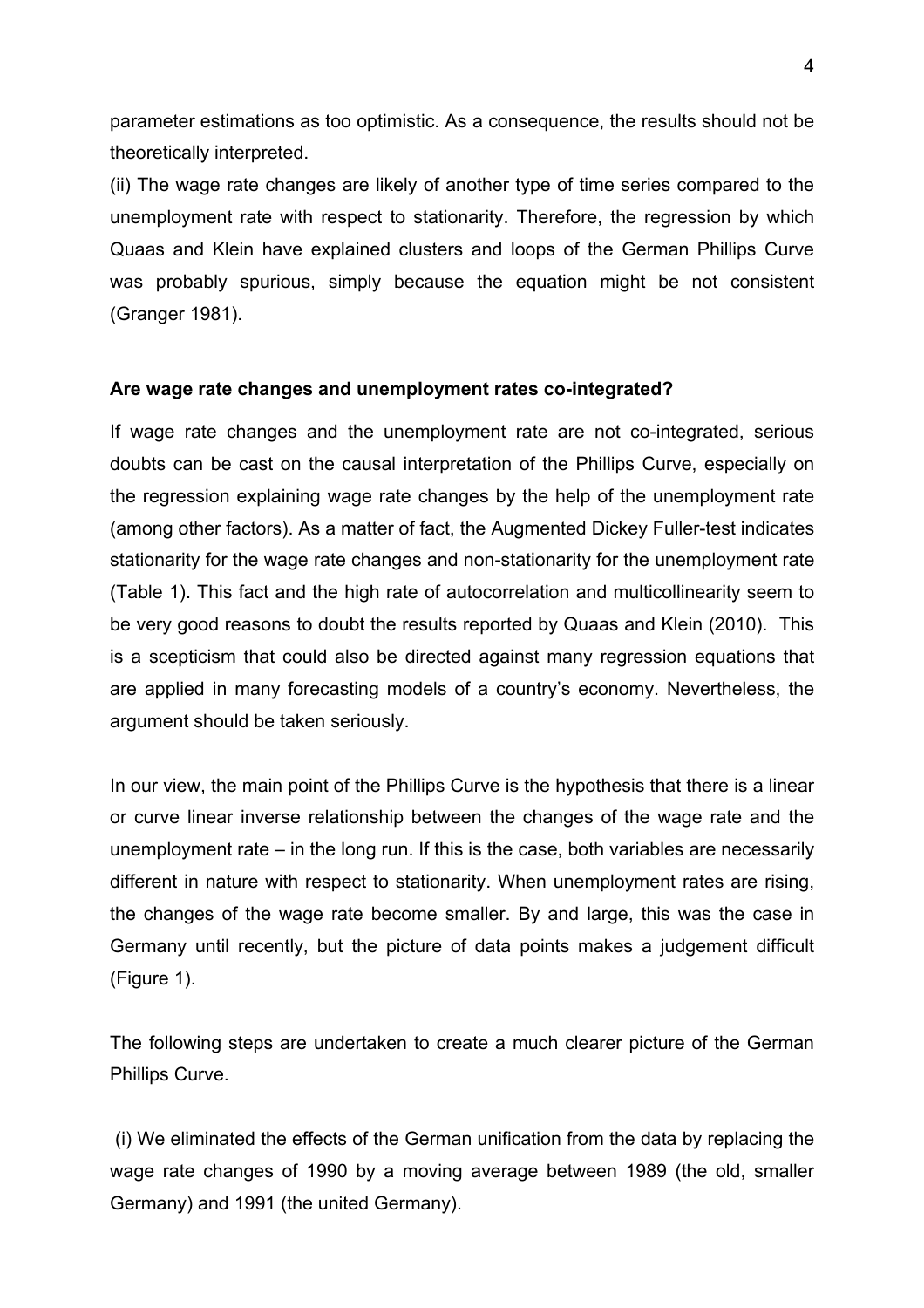(ii) We separated the long-term tendency from the cyclical component of the relevant time series by the help of the HP-filter.

(iii) We regressed the long-term tendency separately from the cyclical component to see the different paths by which unemployment (UE) influences the change of the wage rate (WR\_CH).

The different curves are presented in Figure 2 and the results are reported in Table 1.



*Figure 2: Trend and Cycles of Wage Rate Changes (WR\_CH) and of Unemployment Rate (UE).* 

It turns out that the wage rate changes, and the inverse of the unemployment rate (taken in a simplified linear version) are both stationary and therefore co-integrated. In the long run, the lowering of wage-rate enhancements (changes) can be statistically explained by the rising unemployment rate.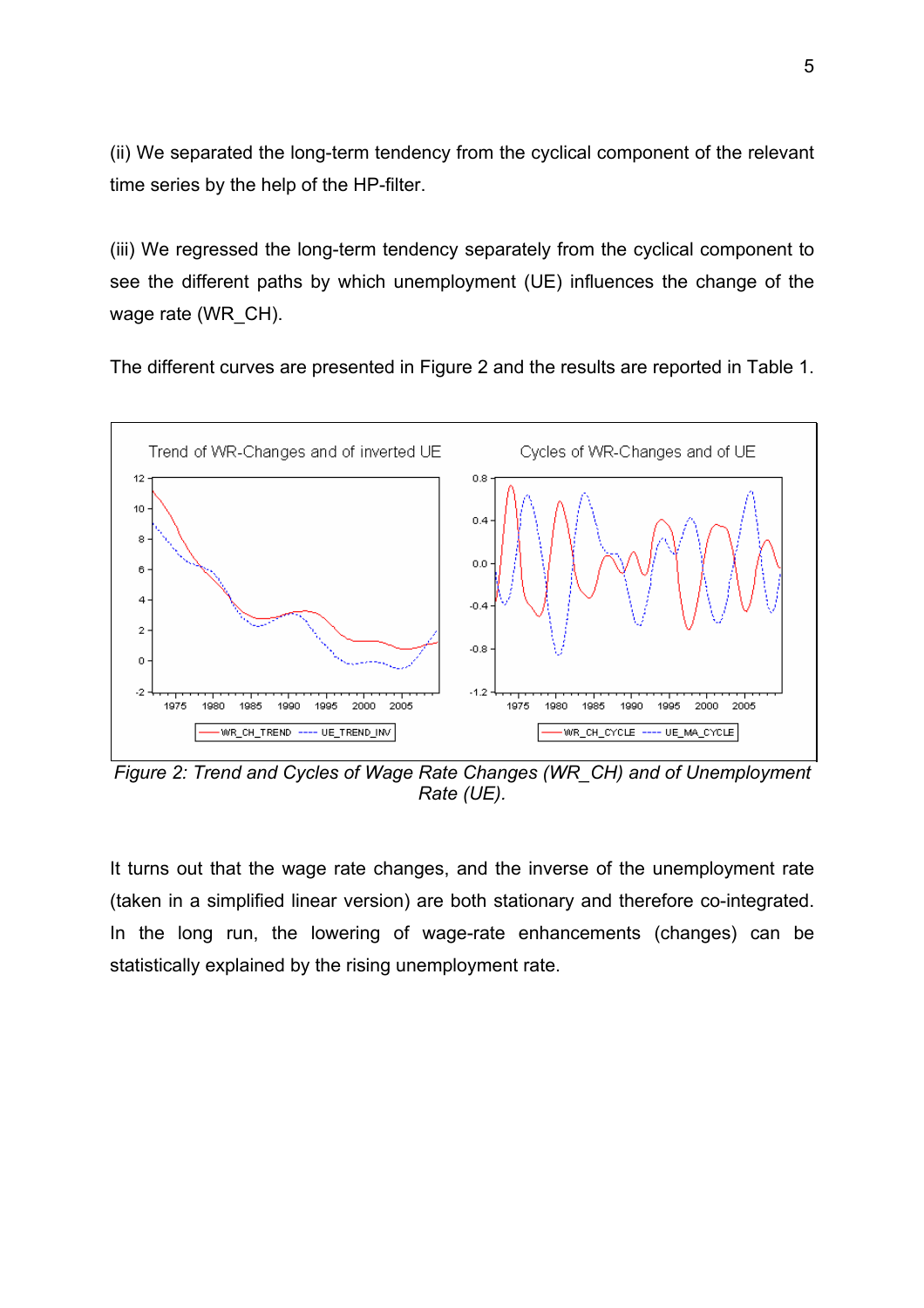|                                                           |                            | <b>Change of Wage Rates</b> |                          |                           |                        |                       |                       |                           |                          |
|-----------------------------------------------------------|----------------------------|-----------------------------|--------------------------|---------------------------|------------------------|-----------------------|-----------------------|---------------------------|--------------------------|
|                                                           |                            |                             |                          |                           |                        |                       |                       |                           |                          |
|                                                           |                            |                             | $\mathbf{1}$             | <b>Total</b>              |                        | $\boldsymbol{2}$      | <b>Trend</b>          | 3                         | Cycle                    |
|                                                           | <b>ADF</b><br><b>Stats</b> | $-2,46$<br>$(-1, 94)$       |                          |                           | $-3,35$<br>$(-1, 94)$  |                       | $-6,16$<br>$(-1, 94)$ |                           |                          |
|                                                           |                            | Simple                      |                          |                           | <b>Best-Fit</b>        | Simple                | Best-Fit              | Simple                    | Best-Fit                 |
| Variable<br><b>Method</b><br>$\sqrt{ }$                   |                            | <b>OLS</b>                  | ML                       | <b>OLS</b>                | ML                     | <b>OLS</b>            | OLS                   | <b>OLS</b>                | <b>OLS</b>               |
| <b>Unemployment Rate</b>                                  | 0, 10<br>$(-1, 94)$        | $-0,92***$<br>$(-24, 11)$   | $-0,89$<br>$(-24, 11)$   | $-0,60***$<br>$(-11, 67)$ | $-0,58$<br>$(-11, 67)$ | - -                   |                       | - -                       | - -                      |
| Trend of Unemployment<br>Rate                             | 0,85<br>$(-1, 94)$         |                             |                          |                           |                        | $ -$                  | $ -$                  | $ -$                      | $ -$                     |
| A Constant minus Trend<br>of Unemployment Rate,<br>lagged | $-3,45$<br>$(-1, 94)$      |                             |                          |                           |                        | $0,91***$<br>(47, 43) | $0,88***$<br>(44, 84) |                           | $ -$                     |
| Component<br>Cyclical<br>of<br>Unemployment Rate          | $-2,73$<br>$(-1, 94)$      |                             |                          |                           |                        | $- -$                 |                       | $-0,52***$<br>$(-10, 89)$ | $-0,46***$<br>$(-9, 86)$ |
| Inflation, lagged                                         | $-2,02$<br>$(-1, 94)$      |                             |                          | $0,30***$<br>(3,75)       | 0,22<br>(3.75)         |                       |                       |                           |                          |
| Change of Import Prices,<br>lagged                        | $-3,22$<br>$(-1, 94)$      |                             |                          | $-0,07**$<br>$(-2, 79)$   | $-0.13$<br>$(-2.79)$   |                       |                       |                           |                          |
| Change of Export Prices                                   | $-1,85$<br>$(-1, 94)$      |                             |                          | $0,17***$<br>(4, 35)      | 0.18<br>(4, 35)        | $ -$                  |                       | $ -$                      | $0,03***$<br>(5, 19)     |
| Change of Productivity                                    | $-2,51$<br>$(-1, 94)$      |                             |                          | $0.31***$<br>(5,04)       | 0,20<br>(5,04)         | - -                   | $0,12***$<br>(3, 84)  |                           | $-0,02*$<br>$(-2, 30)$   |
| Change of Profits                                         | $-4, 41$<br>$(-1, 94)$     |                             |                          | $-0.04***$<br>$(-3, 33)$  | $-0,13$<br>$(-3, 33)$  |                       |                       |                           |                          |
| Adjusted $R^2$                                            | $ -$                       | 0,79                        | 0,79                     | 0,86                      | 0,87                   | 0,94                  | 0,94                  | 0,44                      | 0,52                     |
| <b>Durbin-Watson Stats</b>                                | - -                        | 0,74                        | $\overline{\phantom{a}}$ | 0,87                      | --                     | 0,01                  | 0,07                  | 0,07                      | 0,11                     |

*Table 1: Estimation results for Wage Rate Changes, Trend and Cycles of Wage Rate Changes, Maximum-Likelihood estimates are standardized.* 

It could be argued that any falling (or rising) time series should also be capable of explaining the falling series of wage rate changes. Therefore, we put all theoretically relevant candidates of time series with a similar trend in the regression. It turned out that only the long-run tendency of the inflation rate is capable of replacing the unemployment rate as an explanation of wage rate changes. But this is no surprise,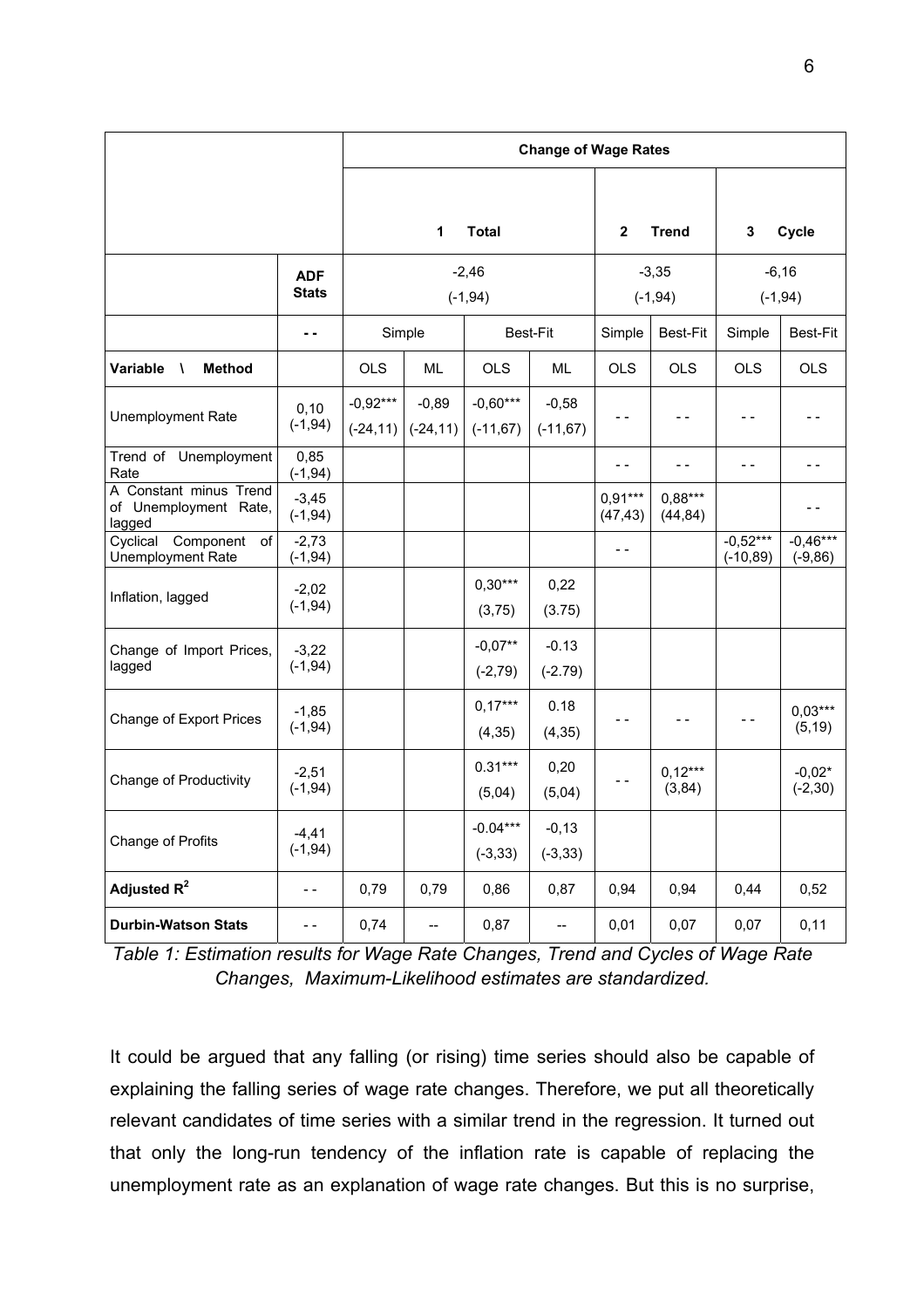because inflation has been considered a proxy of wage rate changes long before, namely since Samuelson and Solow (1960).

## **Relevant determinants of wage rate changes**

A second result consists in another stable inverse (asymmetric) relationship between wage rate changes and the unemployment rate on the level of cyclical components of both time series. There is an exception of some years around the German unification, which does not fit into this scheme. Whereas in the regression of the long-term tendency, time lags can be introduced that correspond to the hypothesised causal order; time lags play almost no role in the explanation of the cyclical component.

Quaas and Klein (2010) reported a best-fit regression that was capable of explaining clusters and loops of the German Phillips Curve. In Table 1 is reported which of the explaining variables plays a significant role on the level of the long-term tendency and on the level of the cyclical component. There is a short-term residuum (after subtracting the long-term tendency and the cyclical component) that cannot be explained by any of those variables. Interestingly, exactly this is the domain – the short run – where others hypothesise a relationship of the kind Phillips has proposed.

In the best-fit regression, the single variable with the most (negative) influence is the unemployment rate. Although we include five other variables, the unemployment rate has kept its significant influence. This result could be an indication for a stable longrun relationship between the unemployment rate and the changes of the nominal wages. The estimation results of the trend and the cyclical component confirm this observation, even though the cyclical component is not as well explained as the trend component. But this is in line with Phillips' discovery of a long-term relationship.

Besides the unemployment rate, the rate of change of labour productivity seems to be a further important variable for the wage-setting process. This variable keeps its significance in the equation of the cyclical and the trend component, while others lose their relevance (for example the inflation rate).

In economic literature, there is a broad consensus that money wages are affected by prices reflecting living cost. On average, a change in consumer prices of one unit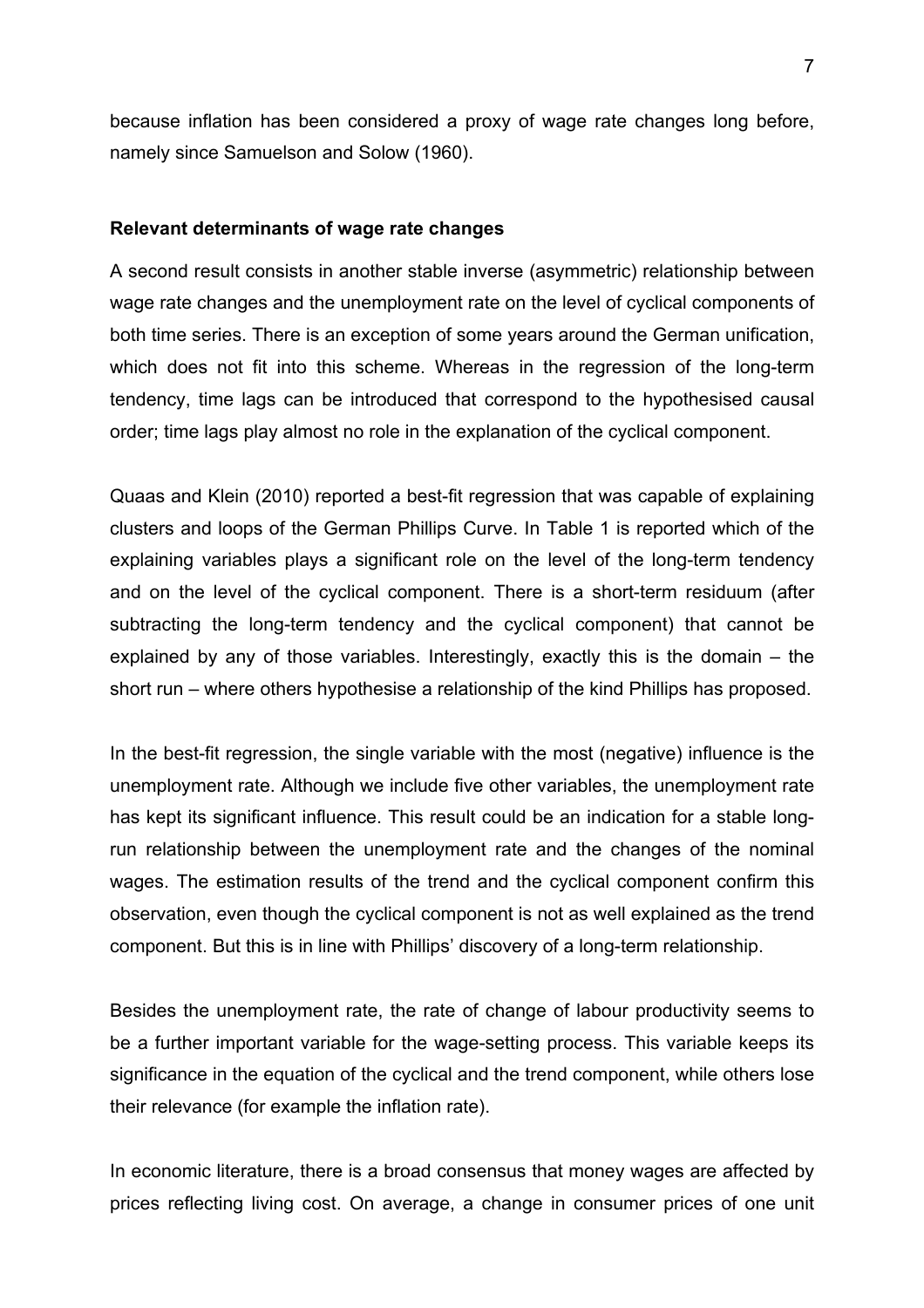causes an increase of wages of about 0.30 about one year later. But inflation does not play a role in the determination of the trend or the cyclical component of the rate of change of wage rates.

A variable that is important not only for wage changes in total but also for its cyclical component is the change of export prices. It reflects the special conditions of an open economy like the German one. The positive sign sounds plausible with the following background: A short-term change in export prices does not reduce immediately the quantity of exports, but enhances the revenue. This also seems to be profitable for employees.

We also tested the influence of import prices, or more precisely, a one year lag of it. Because import prices have an influence on living cost, this information is already included in the inflation index, the interpretation of this channel is as follows: Higher import prices mean higher production costs for firms, and this reduces the leverage for higher wages. But the import prices have no significant influence on the trend or cyclical regression equations.

The same is true for the influence of profit changes on wages. Profits have a significant negative influence on wage changes in total, but this does not hold for the trend or the cyclical component.

In summary, the two variables that are significant in the explanation of the trend component of the wage changes are the (inverse of the) unemployment rate and the rate of change of productivity. For the cyclical component, it is the unemployment rate, the change of productivity and the rate of change of the export prices that are statistically significant.

In Table 2, we put the variables in an order according to the standardized parameter values they received in the estimation of the best-fit equation. For instance, the single variable with the highest influence after unemployment was productivity.

As can be seen in Table 2, there are only minor changes of the estimates based on standardised variables, and consequently only minor changes on the rank order of the variables compared to Quaas and Klein (2010).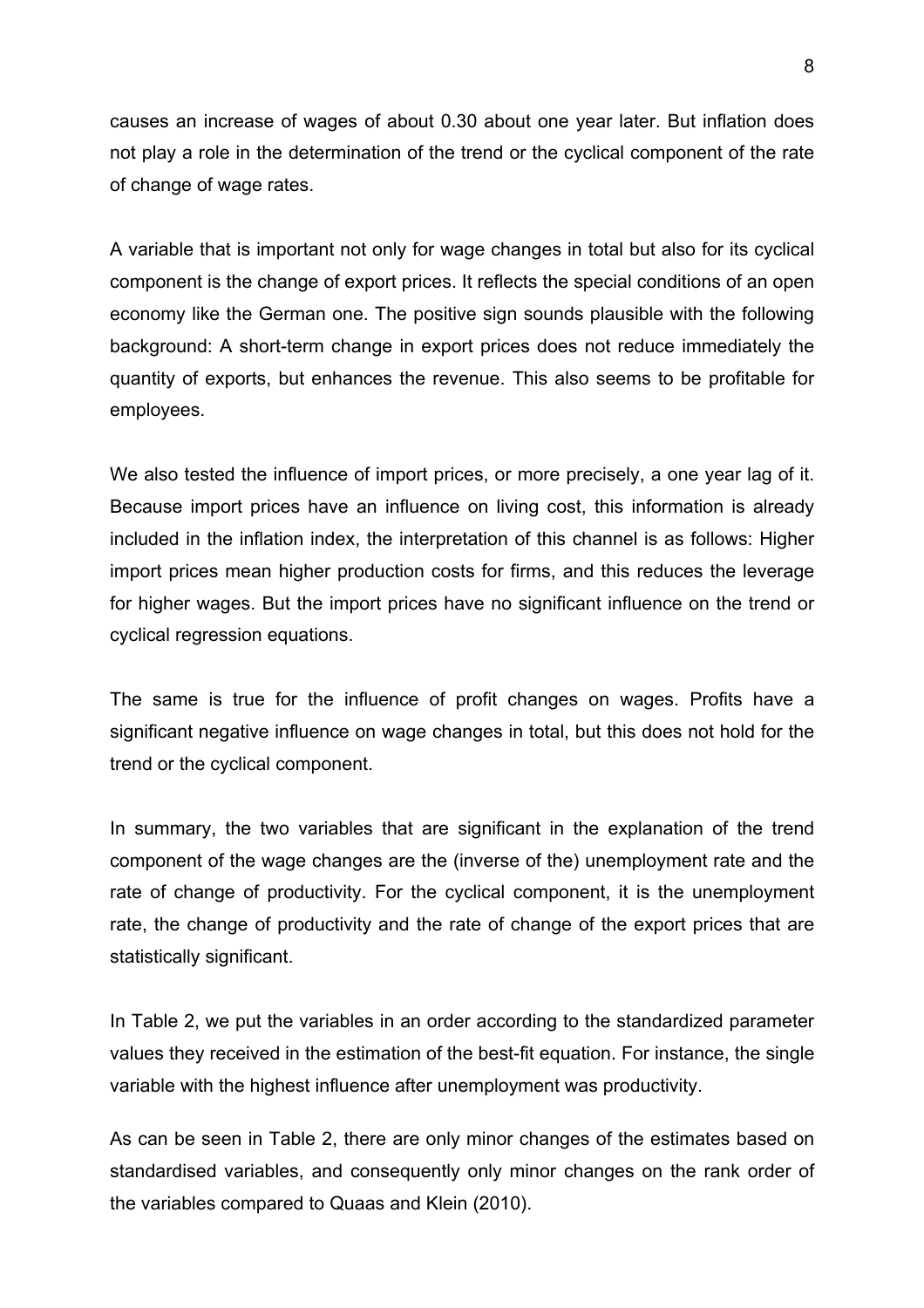| Rank order     | Quaas / Klein 2010 study | Present study            |
|----------------|--------------------------|--------------------------|
|                | Unemployment             | Unemployment             |
| $\overline{2}$ | Productivity             | Inflation                |
| 3              | Inflation                | Productivity             |
| 4              | changes of export prices | changes of export prices |
| 5              | changes of import prices | changes of import prices |
| 6              | changes of profit        | changes of profit        |

*Table 2: Corrected ranking of the variables according to their influence.* 

# **Conclusion**

The problem of multicollinearity is reduced (Intriligator 1978, 267-268) when fewer variables are used in a regression. This reduction is necessary when trend and cyclical component of the Phillips Curve are explained separately. It turns out that this does not affect the decisive role the unemployment rate plays in the explanation of wage rate changes. Admittedly, autocorrelation is very high in the regressions on the level of the trend and of the cyclical component. Therefore, t-statistics may be misleading. As we said in the introduction, we cannot exclude that the reported best fit regression is spurious, but the allegedly missing co-integration of wage rate changes and unemployment rate is not a valid argument to sustain this scepticism.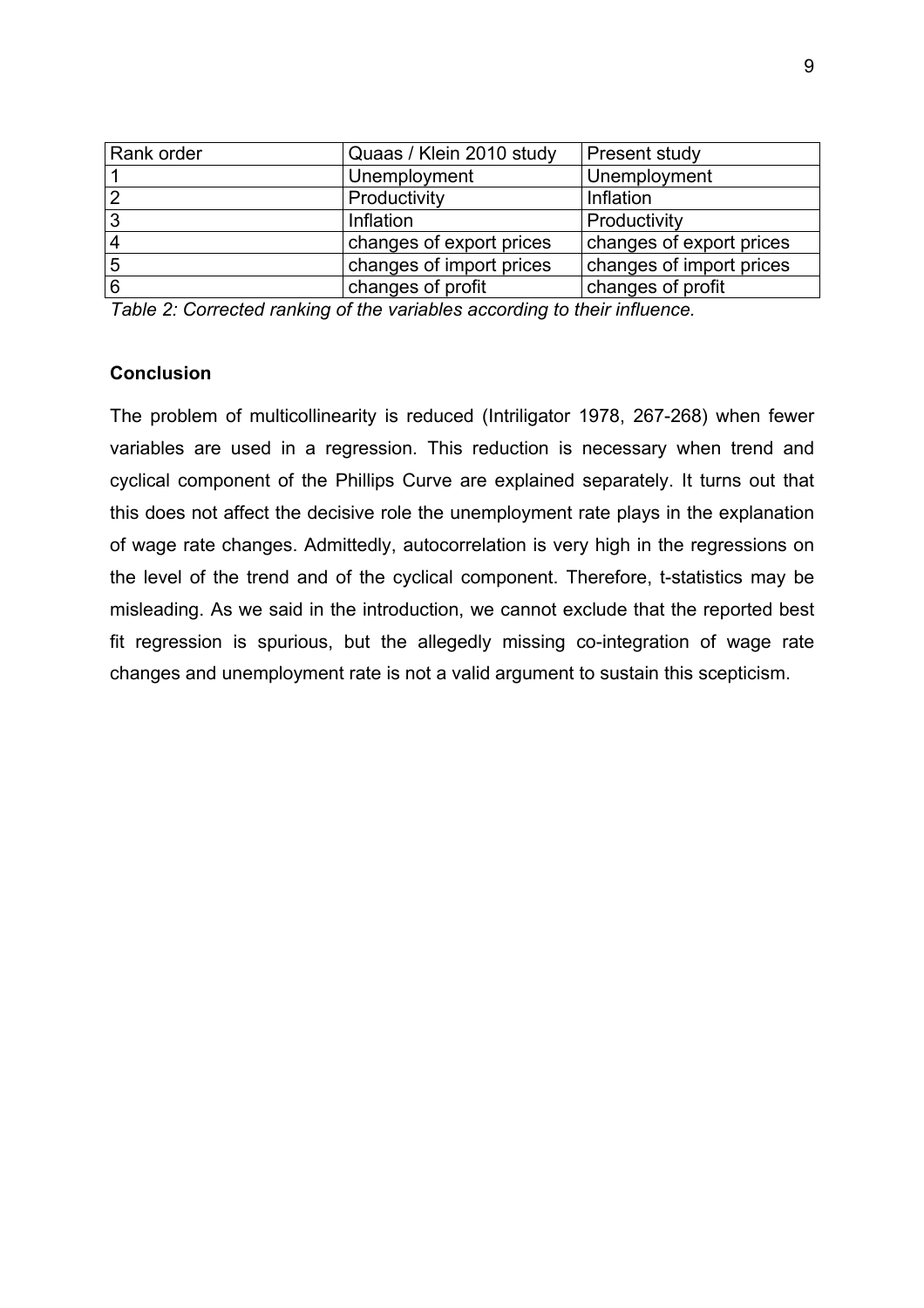#### **References**

Dobusch, L. / Kapeller, J. (2009), Why is Economics not an Evolutionary Science? New Answers to Veblen's Old Question, *Journal of Economic Issues* 43, 867-898.

Eckstein, O. / Wilson, T. A. (1962), The Determination of Money Wages in American Industry, *Quarterly Journal of Economics* 76, 379-414.

Galí, J. (2010), *The Return of the Wage Phillips Curve*.

Granger, C. W. J. (1981), Some Properties of Time Series Data and their USE in Econometric Model Specification, *Journal of Econometrics* 16, 121-130.

Gruen, D. / Pagan, A. / Thompson, C. (1999), The Phillips curve in Australia, *Journal of Monetary Economics* 44, 223-258.

Intriligator, M., *Econometric Models, Techniques and Applications*. Amsterdam 1978.

Kuh, E. (1967), A Productivity Theory of Wage Levels – An Alternative to the Phillips Curve, *Review of Economic Studies* 34, 333-360.

Lipsey , R. G. (1960), The Relation between Unemployment and the Rate of Change of Money Wage Rates in the United Kingdom, 1862-1957: A Further Analysis, *Economica* 27, 1-31.

Outhwaite, W., *New Philosophies of Social Science*. London 1987.

Phelps, E. S. (1967), Expectations of Inflation and Optimal Unemployment over Time, *Economica* 34, 254-281.

Phillips, A. W. (1958), The Relation between Unemployment and the Rate of Change of Money Wage Rates in the United Kingdom, 1861-1957, *Economica* 25, 283-299.